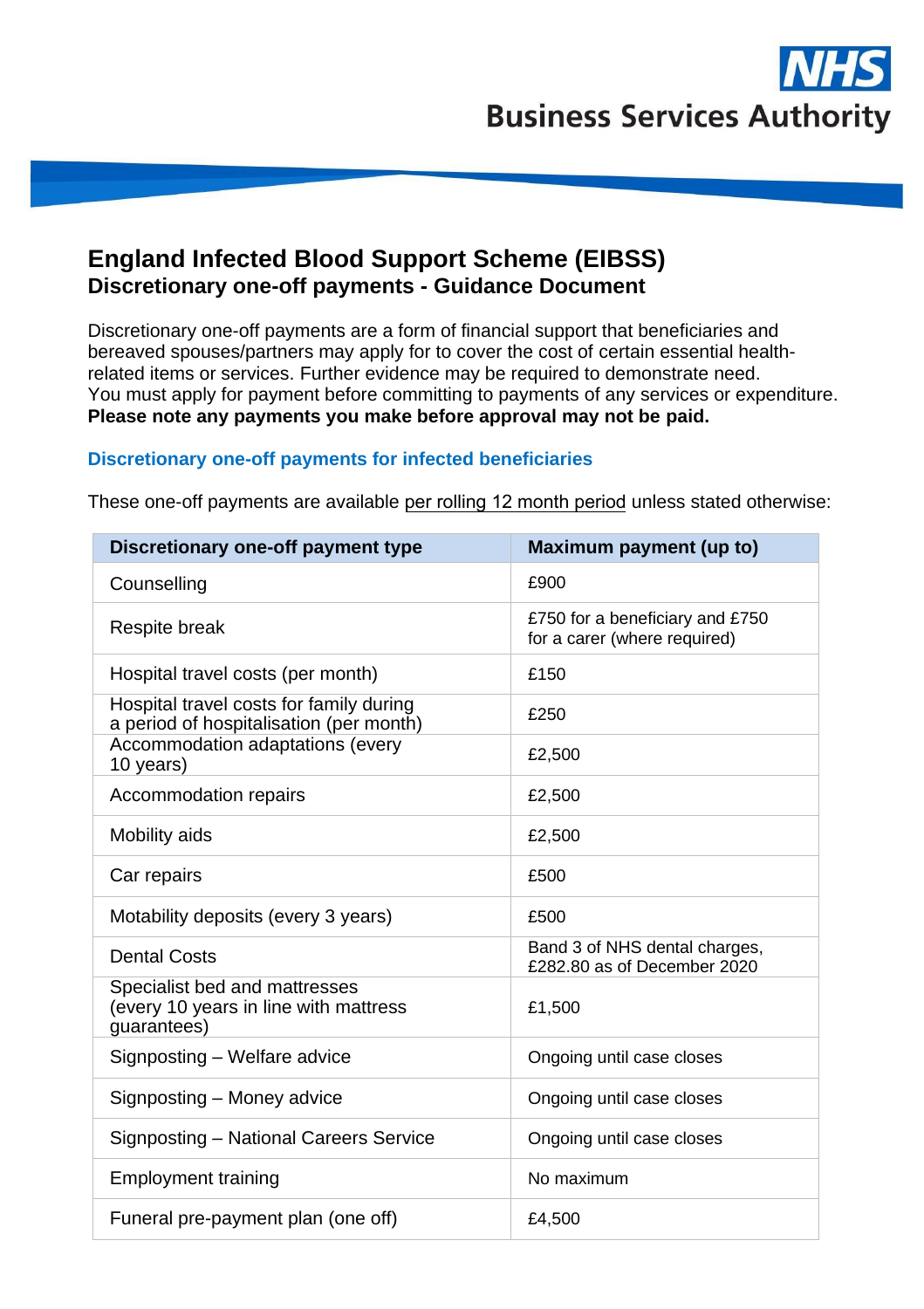# **Discretionary one-off payments for bereaved spouses/partners**

These one-off payments are available per rolling 12 month period unless stated otherwise:

| Discretionary one-off payment type      | Maximum payment (up to)   |  |
|-----------------------------------------|---------------------------|--|
| Counselling                             | £900                      |  |
| Signposting - Welfare advice            | Ongoing until case closes |  |
| Signposting - Money advice              | Ongoing until case closes |  |
| Signposting - National Careers Service  | Ongoing until case closes |  |
| <b>Employment training</b>              | No maximum                |  |
| Funeral costs for a primary beneficiary | £4,500                    |  |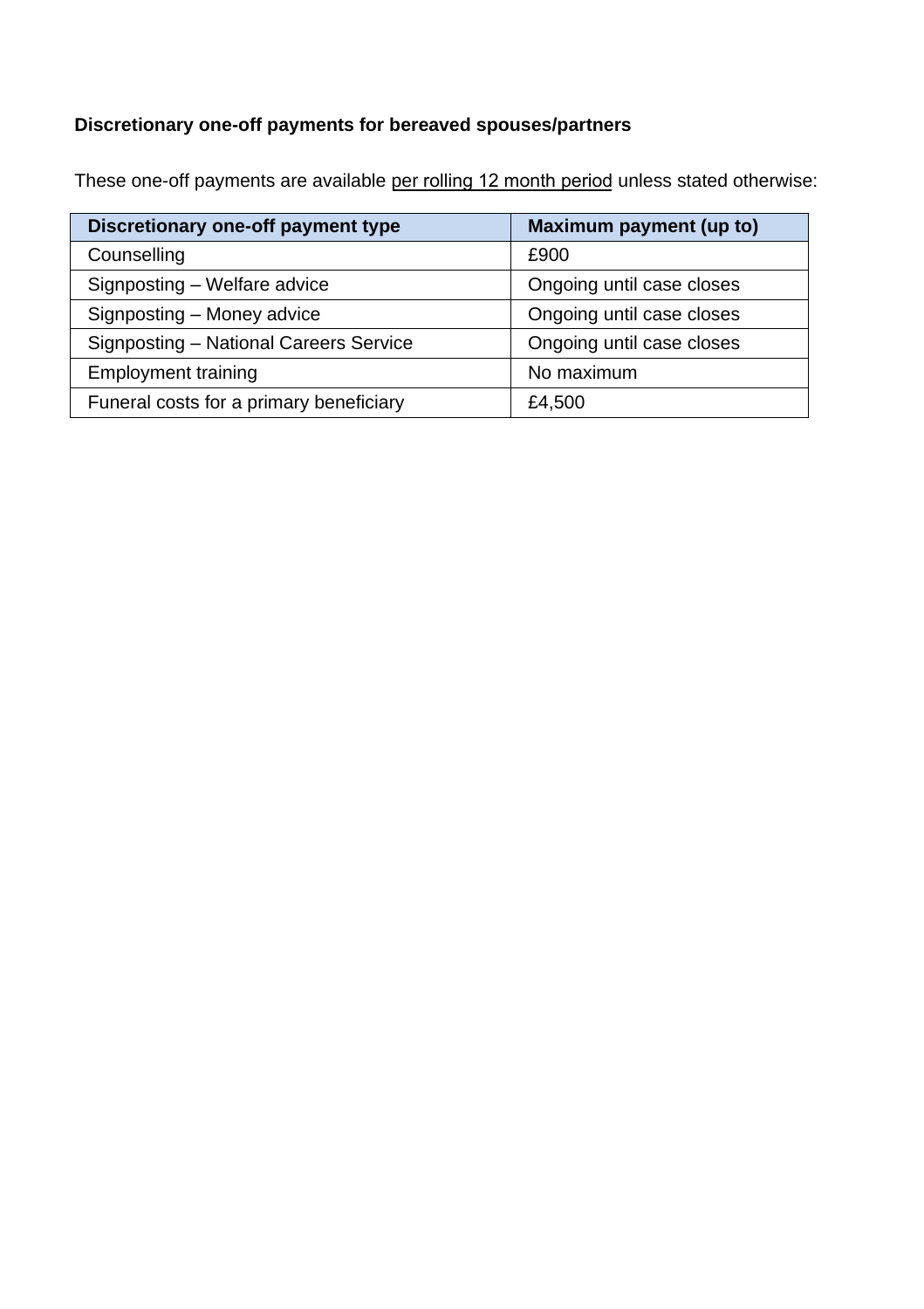## **Counselling**

A discretionary one-off payment of up to £900 per rolling 12 month period, is available towards counselling costs for a beneficiary, bereaved beneficiary and their families. This is in response to beneficiary feedback about the difficulties they have faced when seeking counselling.

Funding is available for:

- The cost of an assessment with a counsellor
- The number of counselling sessions required

To apply through EIBSS, the applicant must send:

- A completed counselling discretionary one-off payment application form;
- A medical letter from a registered counsellor confirming the cost of the assessment
- and/or
- A medical letter from a registered counsellor confirming the cost and number of counselling sessions you require and confirmation of which approved register for counsellors they are on.

For help finding a locally registered counsellor visit the links below:

- [www.nhs.uk -](https://www.nhs.uk/service-search/find-a-psychological-therapies-service/) services near you
- www.mind.org.uk [talking therapy and](https://www.mind.org.uk/information-support/drugs-and-treatments/talking-therapy-and-counselling/how-to-find-a-therapist/) counselling
- [British Association for Counselling and](https://www.bacp.co.uk/search/Register/) Psychotherapy

If you're under the care of a specialist, the treatment centre you attend may be able to refer you to services in your area. You may also get further support from supporting organisations such as Hepatitis C Trust, Terrence Higgins Trust and Haemophilia Society. For more information visit our Counselling support webpage.

## **Respite break**

A discretionary payment of up to £750 per rolling 12 month period is available towards the cost of a respite break for an infected beneficiary and additional funding for their carer (where required).

The respite break must be recommended by a medical professional, following an exacerbated period of ill-health as a direct result of the HIV and/or hepatitis C infection or its treatment.

The respite break must be for no longer than one week and if travelling abroad, must not be longer than a short-haul flight of up to 3 hours. The quotes for the break must be dated within three months of the application date. To apply through EIBSS, the applicant **must**  send:

- A completed respite break discretionary one-off payment application form by you andyour medical specialist;
- Two quotes from a travel agent on letter headed paper or internet pages which show the full itinerary of the break.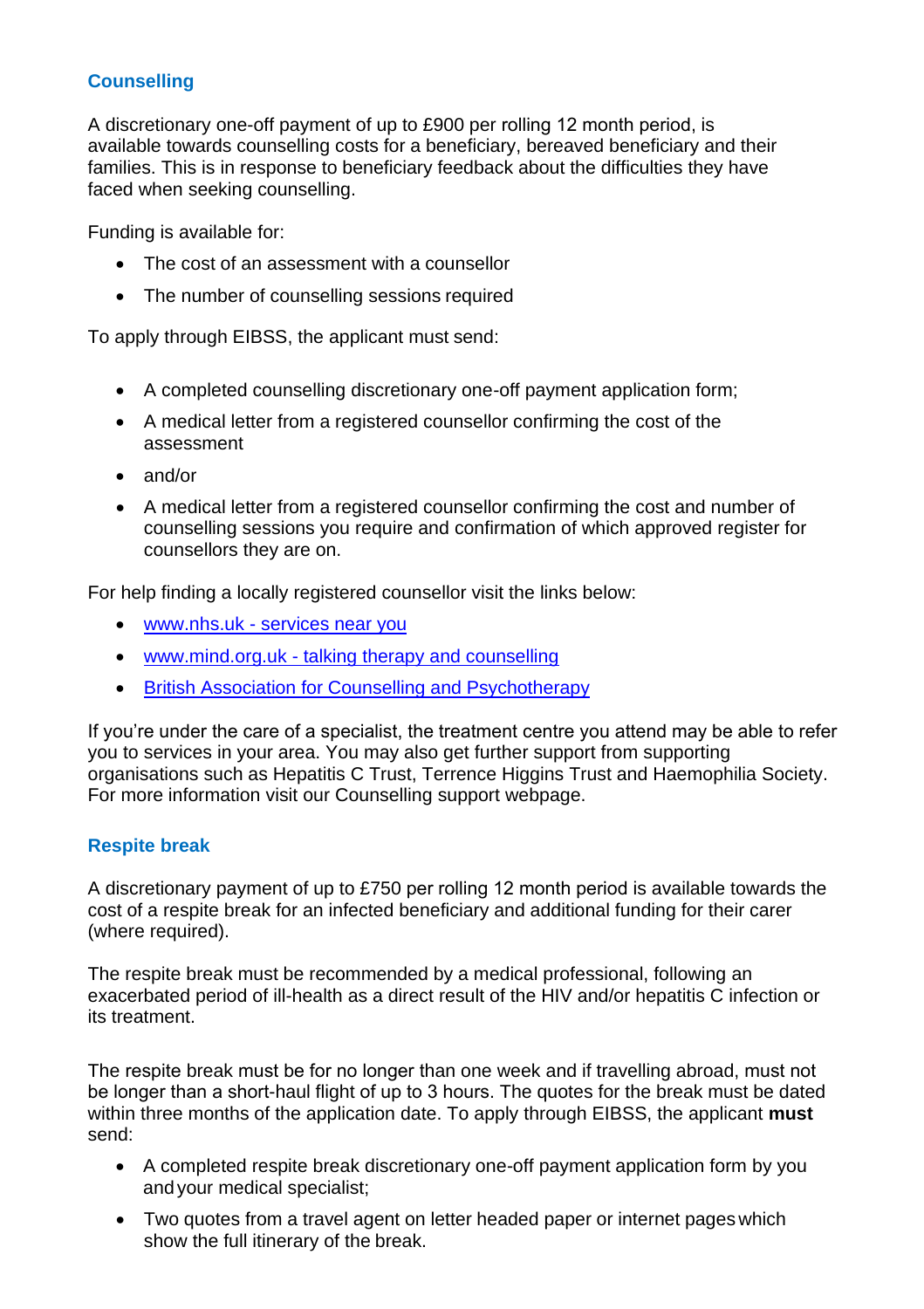## **Hospital travel costs**

A discretionary payment of up to £150 per month towards hospital travel costs is available for an infected beneficiary. There are two ways in which you can claim hospital travel costs.

## **Healthcare Travel Costs Scheme (HTCS)**

You may already be eligible for support for travel costs under the [Healthcare Travel](http://www.nhs.uk/using-the-nhs/help-with-health-costs/healthcare-travel-costs-scheme-htcs/)  [Costs Scheme \(HTCS\).](http://www.nhs.uk/using-the-nhs/help-with-health-costs/healthcare-travel-costs-scheme-htcs/) If you are eligible you may be able to claim travel costs at the hospital on the day of your appointment and will not require you to apply through EIBSS. If you have any queries about claiming through the Healthcare Travel Costs Scheme, please contact us.

## **EIBSS Hospital Travel Costs Discretionary payments**

You can claim for hospital travel costs through EIBSS if you are not eligible for Healthcare Travel Costs Scheme (HTCS). All applications must be made within three months of the date that the charges were paid.

If the applicant travelled by car and the claim is approved, they will be reimbursed for the cost of fuel at the current NHS rate of 37 pence per mile. Taxi fares will only be approved where it has been agreed in advance with EIBSS before travel. Transport costs can be claimed for an escort, where this is confirmed as being medically necessary by a medical professional.

To apply through EIBSS, the applicant **must** send:

- A completed Hospital travel costs discretionary one-off payment application form;
- A copy of the appointment letter or card; And where appropriate:
- Details of any car journeys and number of miles being claimed
- Copy of any public transport or parking receipts
- Confirmation of medical need for an escort.

## **Hospital travel costs for family during a period of hospitalisation**

Immediate family can also claim visiting costs where the infected beneficiary is hospitalised. A discretionary payment of up to £250 per month towards hospital travel costs is available during a period of a beneficiary being hospitalised.

To apply through EIBSS, the beneficiary **must** send:

- A completed Hospital travel costs discretionary one-off payment application form
- Confirmation of dates of hospitalisation

And where appropriate:

- Details of any car journeys and number of miles being claimed
- Copy of any public transport or parking receipts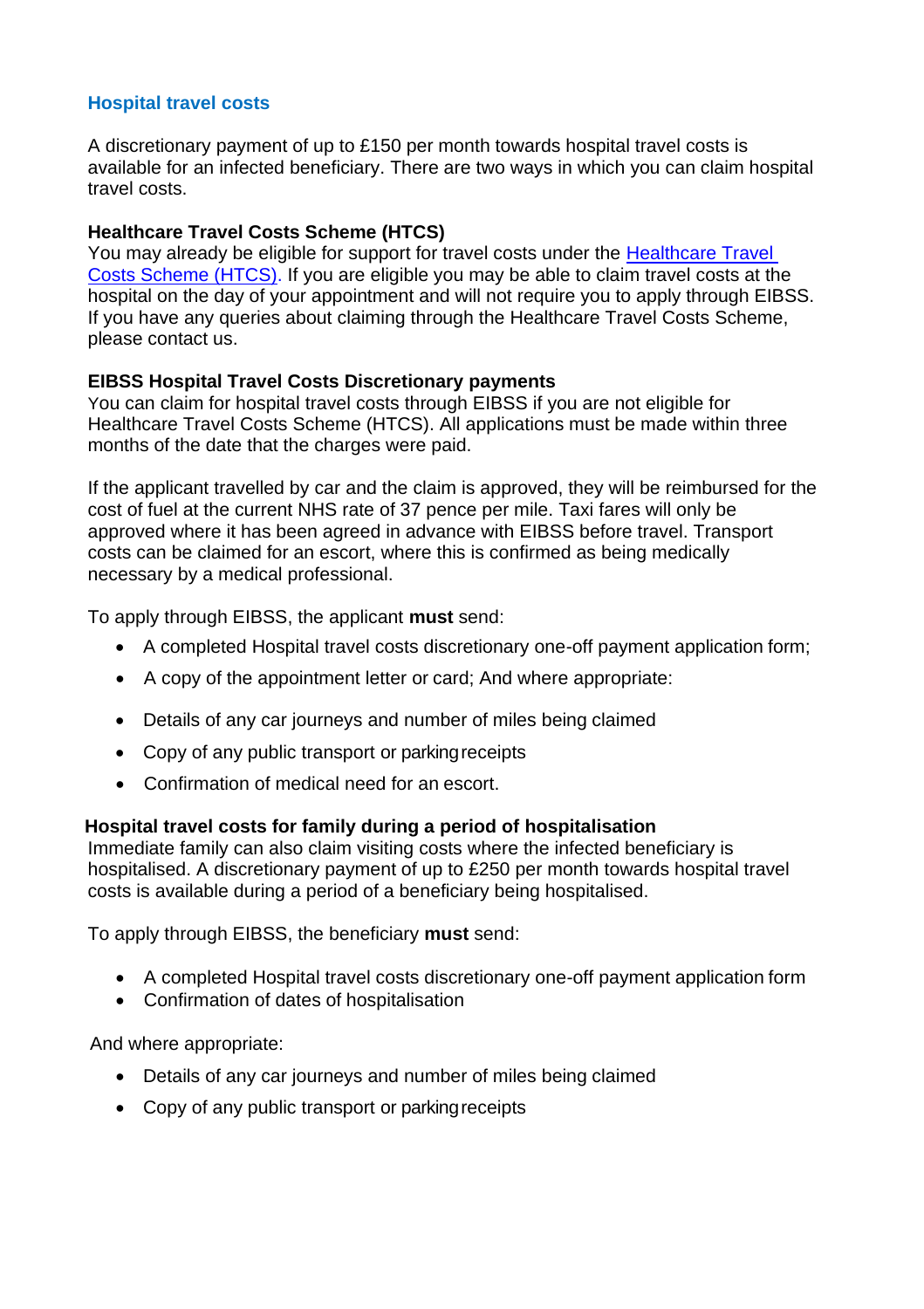## **Accommodation adaptations**

A discretionary payment of up to £2,500 is available every 10 years towards the cost of home adaptations required to prevent serious risk to the health and safety of an infected beneficiary. You may be able to get assistance from your local council.

#### **Contact your local council**

All beneficiaries can contact their local authority (LA) as the first point of call for getting help as some adaptations may be provided by local councils. The beneficiary's LA Social Services department will arrange an Occupational Therapist (OT) assessment to be undertaken. We will require a copy of the assessment to determine the adaptations which will support your needs.

#### **Disabled Facilities Grant (DFG)**

If the beneficiary is a homeowner, they may qualify for a Disabled Facilities Grant (DFG) which are available from local council offices. DFGs available include bathrooms, shower/wet rooms, installing ramps, widening doors, improving access to the property, rooms and its facilities, providing a suitable heating system and adapting heating or lighting controls to make them easier to use. If you do not qualify for a DFG, we will require confirmation of this.

If the beneficiary resides in rented accommodation, such as from the council, housing association or private landlord, an application should first be made to the homeowner for this support.

If the beneficiary cannot receive this support elsewhere, or if support is only partially offered, a discretionary payment is available per home adaptation from EIBSS; each adaptation can only be claimed once in a 10 year period.

To apply through EIBSS, the applicant **must** send:

- A completed accommodations adaptation discretionary one-off payment application form;
- A copy of correspondence(s) from the LA/Social Services/OT assessor;
- Two detailed quotes for the work on letter headed paper; And where appropriate:
- Confirmation they do not qualify for a DFG; or
- Confirmation (if renting) that support is not available from the homeowner.

#### **Accommodation repairs**

A discretionary payment of up to £2,500 per rolling 12 month period is available towards repairs to the home that are required to prevent serious risk to the health and safety of an infected beneficiary.

The beneficiary's insurance company should be the first point of call for getting help as some repairs may be provided under their policy. We will require a copy of the policy to confirm the repairs cannot be completed under their agreement.

If the beneficiary resides in rented accommodation, such as from the council, housing association or privately landlord, an application should first be made to the homeowner for this support.

If the beneficiary cannot receive this support elsewhere, a discretionary payment is available from EIBSS.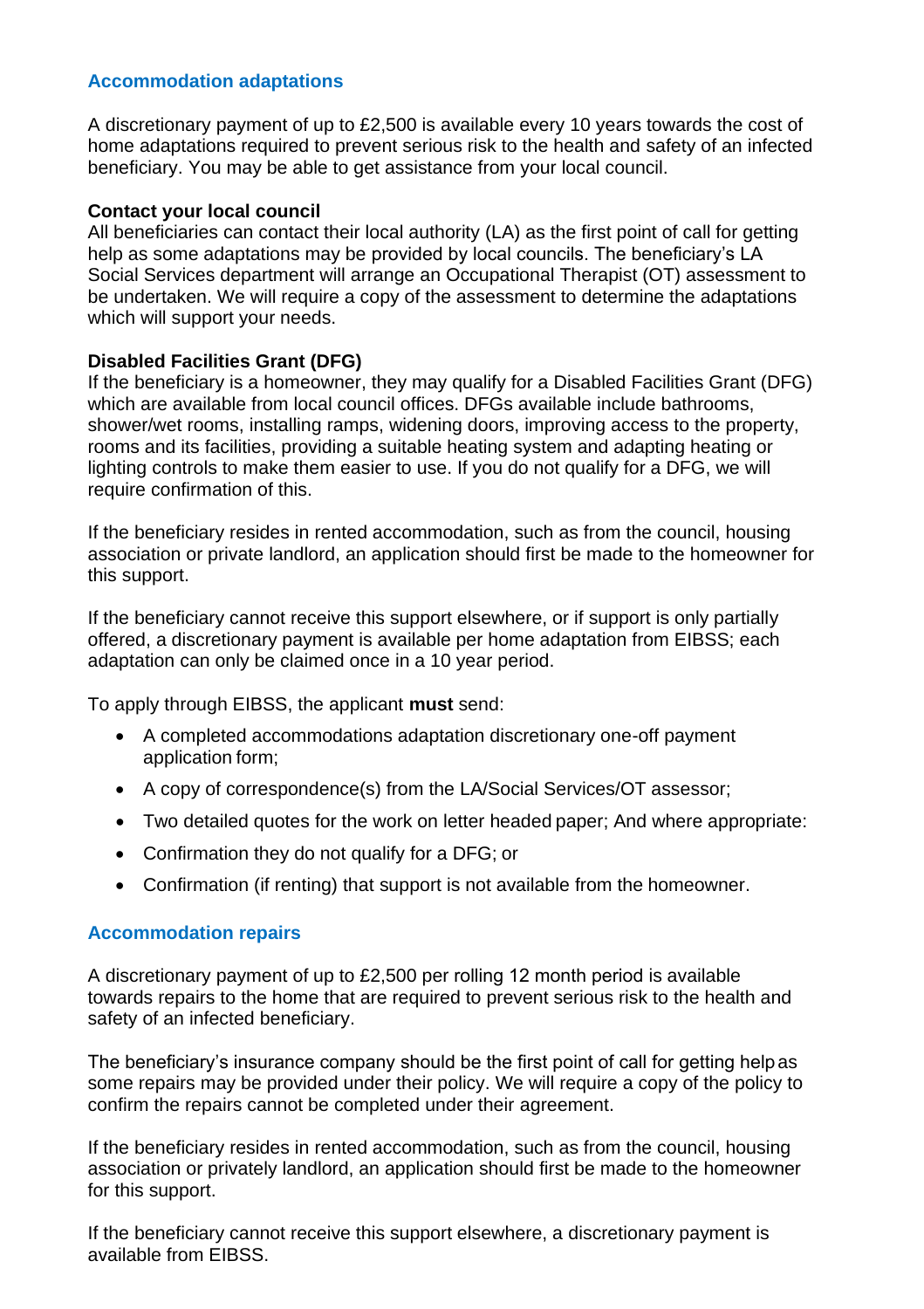To apply through EIBSS, the applicant **must** send:

- A completed accommodation repairs discretionary one-off payment application form;
- Confirmation from the insurance company that support is not covered or only partly covered;
- Two quotes for the work on letter headed paper; And if in rented accommodation:
- Confirmation from the homeowner that the repair is not their responsibility.

## **Mobility aids**

A discretionary payment up to £2,500 per rolling 12 month period is available towards specialist equipment required for an infected beneficiary's disability, such as a wheelchair, stair-lift, bath-hoists or specialist furniture.

Some specialist centres who provide medical treatment to beneficiaries may be able to provide specialist equipment. If specialist equipment is not available from them, the beneficiary will need to contact their local authority (LA).

The beneficiary's LA Social Services department will arrange and an Occupational Therapist (OT) assessment to be undertaken. We will require a copy of the assessment to determine the specialist equipment which will support your needs.

If the beneficiary cannot receive this support from the LA a discretionary payment is available from EIBSS.

To apply through EIBSS, the applicant **must** send:

- A completed mobility aids discretionary one-off payment application form;
- A copy of correspondence(s) from the local authority/social services/OT assessor;
- Confirmation that support is not available through their local authority; and
- Two detailed quotes on letter headed paper for the aids.

## **Car repairs**

A discretionary payment of up to £500 per rolling 12 month period is available towards car repairs for an infected beneficiary. This does not cover MOT, service, vehicle tax or insurance costs. To apply through EIBSS, the applicant **must** send:

- A completed car repair discretionary one-off payment application form; and
- Two quotes on letter headed paper for the repairs.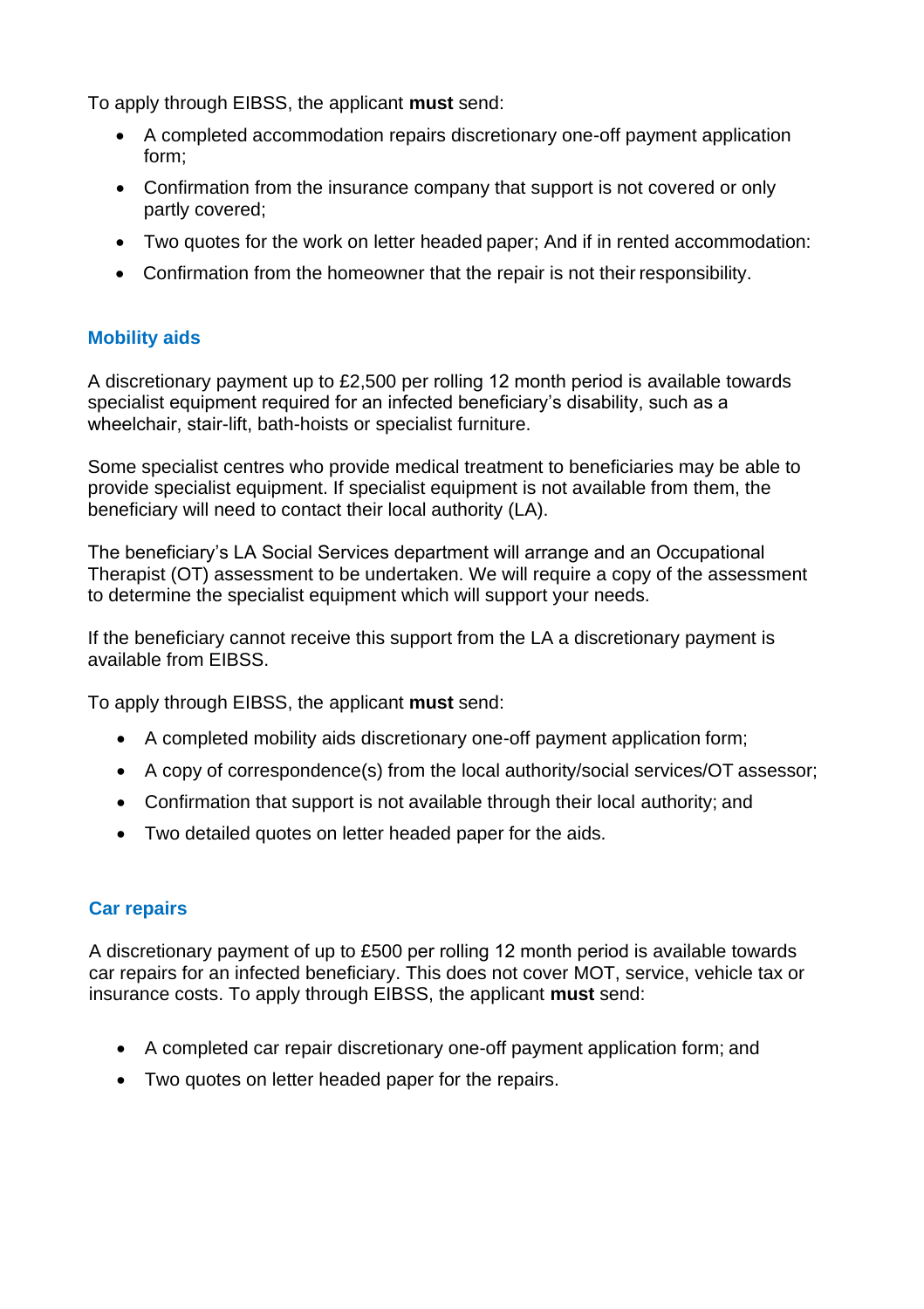## **Motability deposits**

A discretionary payment up to £500 every three years, is available for an infected beneficiary towards the deposit of a car hired on the Motability Scheme.

An application must be made to the [Motability Scheme for a Motability Charitable Grant](https://www.motability.org.uk/grants/) first before applying to EIBSS. If the beneficiary is not able to receive full support from the Motability Charitable Grant, they may apply through EIBSS.

To apply through EIBSS, the applicant **must** send:

- A completed Motability deposits discretionary one-off payment application form;
- A copy of eligibility outcome, or the decline/part funding response from the Motability Scheme; and
- A quote for the car on Motability Scheme (the Motability deposit can be claimed once in a three year period)

## **Dental costs**

A discretionary payment of up to a band three NHS dental treatment charge is available per rolling 12 month period for an infected beneficiary where the dental treatment is deemed necessary following a check-up.

A discretionary payment is not available for the cost of an NHS dental check-up or for private dental check-up.

A beneficiary can attend a private dental clinic for treatment, however only up to the maximum NHS band three dental charge can be claimed.

To apply through EIBSS, the applicant **must** send:

- A completed dental costs discretionary one-off payment application form; and
- A quote for the dental work(s) required.

#### **Specialist bed and mattress**

A discretionary payment of up to £1,500 every 10 years, is available towards the cost of a specialist bed and/or mattress which have been medically recommended and required as a result of the HIV or hepatitis C infection. This can be claimed once in a 10 year period; in line with mattress guarantees.

To apply through EIBSS, the applicant **must** send:

- A completed specialist bed and mattress discretionary one-off payment application form, including sections 6 and 7 by the medical specialist confirming the necessity and requirements of the specialist bed and/or mattress and the link to the HIV or hepatitis C infection; and
- Two quotes on letter headed paper or internet pages for a specialist bed and mattress showing that the bed and mattress meet the medically recommended requirements.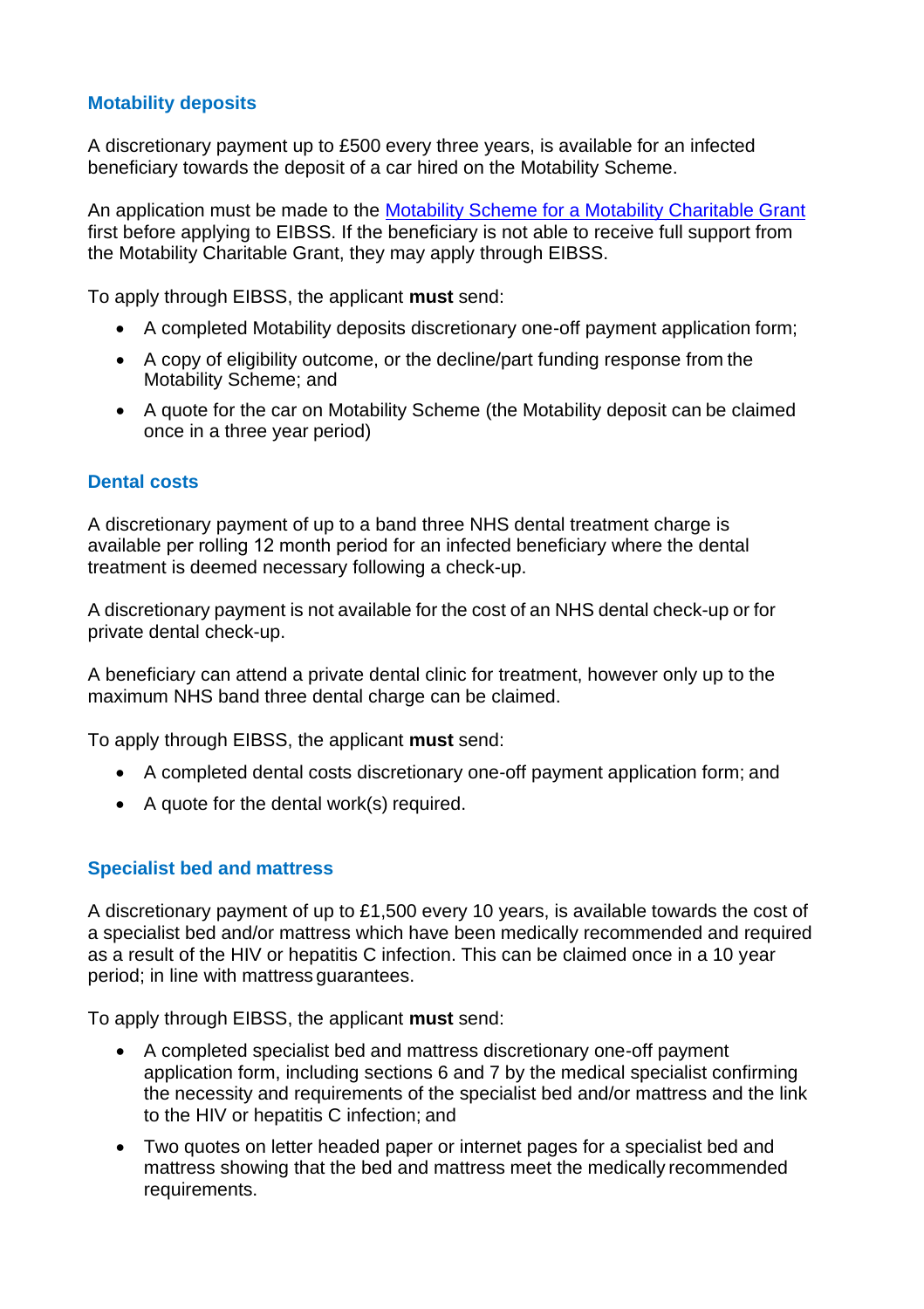## **Signposting to external services**

You must apply for payment of external services before committing to payments of any services or expenditure. Please note any payments you make before approval may not be paid.

## **Money Management Advice**

The [Money Advice Service](https://www.moneyadviceservice.org.uk/en) offers free and impartial money advice for an infected beneficiary and bereaved beneficiary who may wish to access these resources to help improve their finances. Where required, EIBSS may cover the cost of the Money Advice Service adviser's fee (or similar) and the one-off cost (following adviser recommendation) for services such as a Debt Relief Order fee.

## **Benefits Advice**

The [Citizens Advice Bureau](https://www.citizensadvice.org.uk/) offers free benefits advice for an infected beneficiary or a bereaved beneficiary. Where required, EIBSS may cover the cost of the adviser's fee. A beneficiary may wish to use an independent benefit adviser and can contact EIBSS for further information on their local services.

#### **Career Advice**

The [National Careers Service](https://nationalcareers.service.gov.uk/) offers free advice on learning, training and employment for an infected beneficiary or a bereaved beneficiary. Where required, EIBSS would cover the cost of the adviser's fee. A beneficiary may wish to use an alternative service and can contact EIBSS for further information on their local services.

## **Employment training**

A discretionary payment can be claimed once per rolling 12 month period towards employment training costs for an infected beneficiary to improve employment opportunities.

This may also be available to bereaved beneficiaries to support them to gain employment following the caring duties of the infected beneficiary.

This payment is not available towards Higher education or child education-related costs.

To apply through EIBSS, the applicant **must** send:

- A completed employment training discretionary one-off payment application form;
- Detailed information about the course they wish to undertake including an outline of the planned career path; and
- A quote from the educational establishment on letter headed paper or internet pages.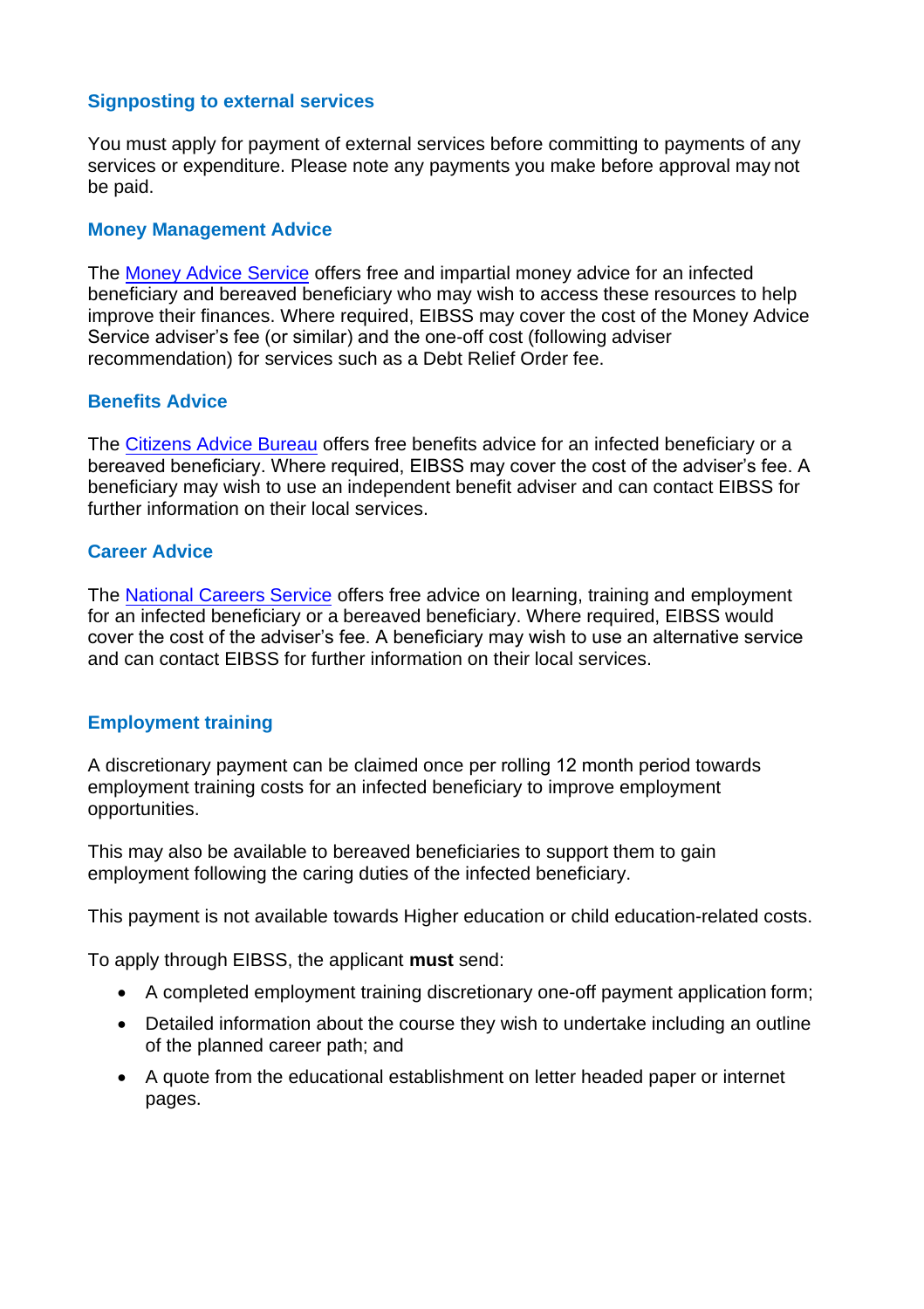## **Funeral costs**

A payment of up to £4,500 can be claimed towards the cost of an infected beneficiary's funeral if they have passed away or received a hepatitis stage 2 payment.

#### **Claiming for a funeral**

A discretionary payment of up to £4,500 is available for the person arranging the funeral, when an infected beneficiary has passed away.

To apply for a funeral cost payment, the applicant **must** send:

- A completed funeral costs discretionary one-off payment application form;
- A copy of the death certificate; and
- A copy of the funeral invoice or receipt.

#### **Funeral prepayment plan for a primary beneficiary**

A discretionary payment of up to £4,500 is available towards a prepayment funeral plan for an infected beneficiary that has received the hepatitis C Stage 2 payment.

To apply for a funeral prepayment plan payment, the applicant **must** send:

- A completed funeral costs discretionary one-off payment application form; and
- A quote for the pre-payment funeral plan.